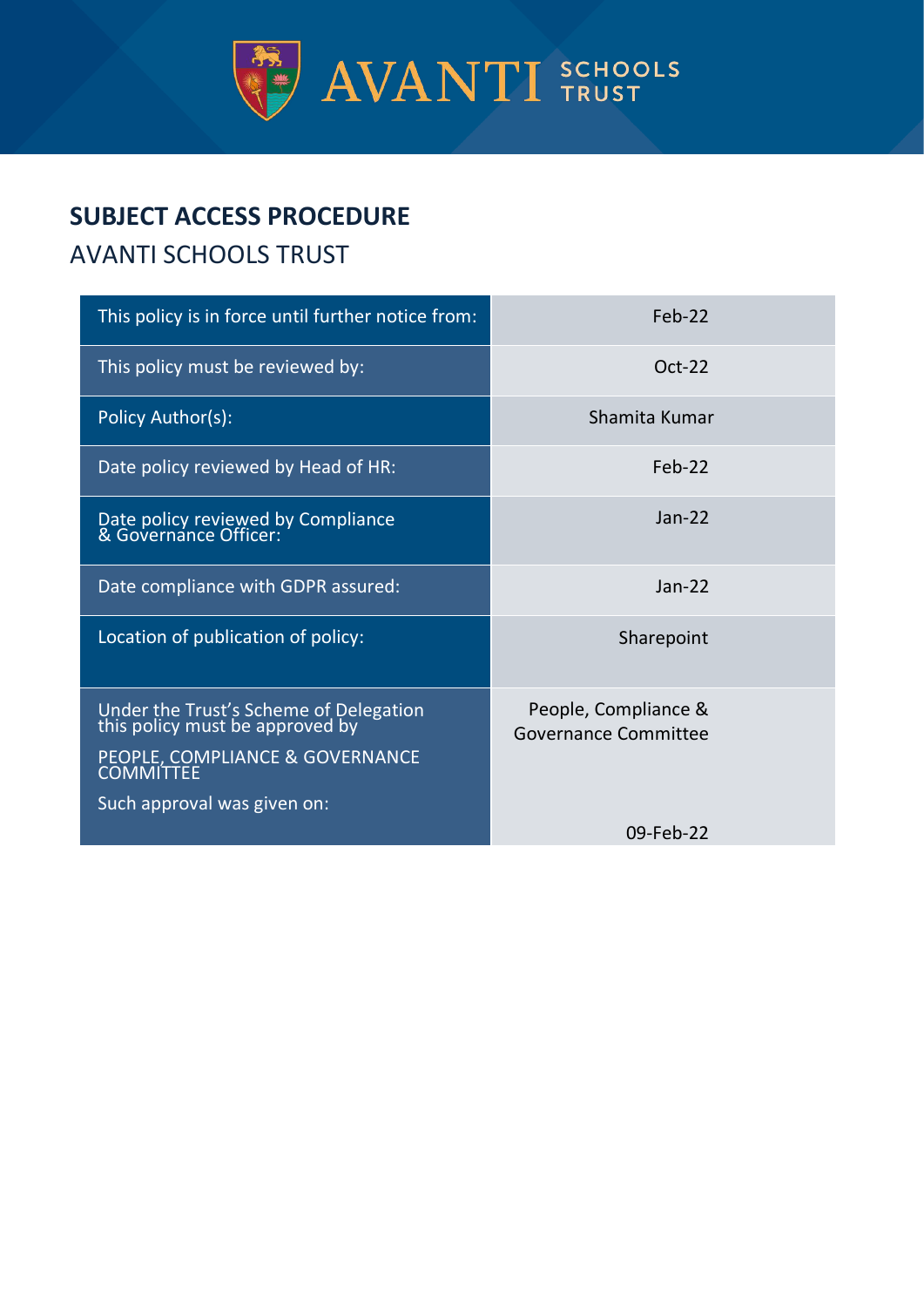#### **SUBJECT ACCESS PROCEDURE**

#### **1. Policy Statement**

This is the subject access procedure of Avanti Schools Trust ("the Trust"). We are committed to complying with requests for information, and respecting individual rights set under the UK General Data Protection Regulation (the retained EU law version of the General Data Protection Regulation (EU) 2016/679) (GDPR) and the Data Protection Act 2018 (DPA), and other laws and regulations which create important individual rights.

#### **2. Application of this procedure**

2.1. Parents, pupils, staff, employees and other individuals who we process personal data about are entitled to access, subject to certain exceptions, the personal data which we hold about them.

2.2. When the Trust and its School(s) receives a request for personal information, it is important that this procedure is followed.

#### **3. Subject Access Procedure**

- 3.1 Under the GDPR, individuals such as pupils, parents, employees and staff are entitled to access personal data which we hold about them. The GDPR also sets out when such requests may be refused.
- 3.2 A subject access request should be made in writing to the School Business Manager or to the Head of HR (for central staff members).
- 3.3 On receipt of a subject access request, we will send a letter or email to the requester acknowledging receipt.
- 3.4 We will take steps to verify the identity of the requester, and where a parent requests personal data relating to their child, proof of their relationship to the child. We may require the requester to provide proof of identity, such as a passport, driving licence and / or the child's birth certificate. This is a security measure to ensure that we only disclose personal data to those who are entitled to receive it.
- 3.5 Where the request is received from a pupil or former pupil then, as a general rule, if they are aged 13 or older, we will deem them to be able to understand the request that they are making. However, If the child cannot understand the nature of the request, someone with parental responsibility may ask for the information on the child's behalf.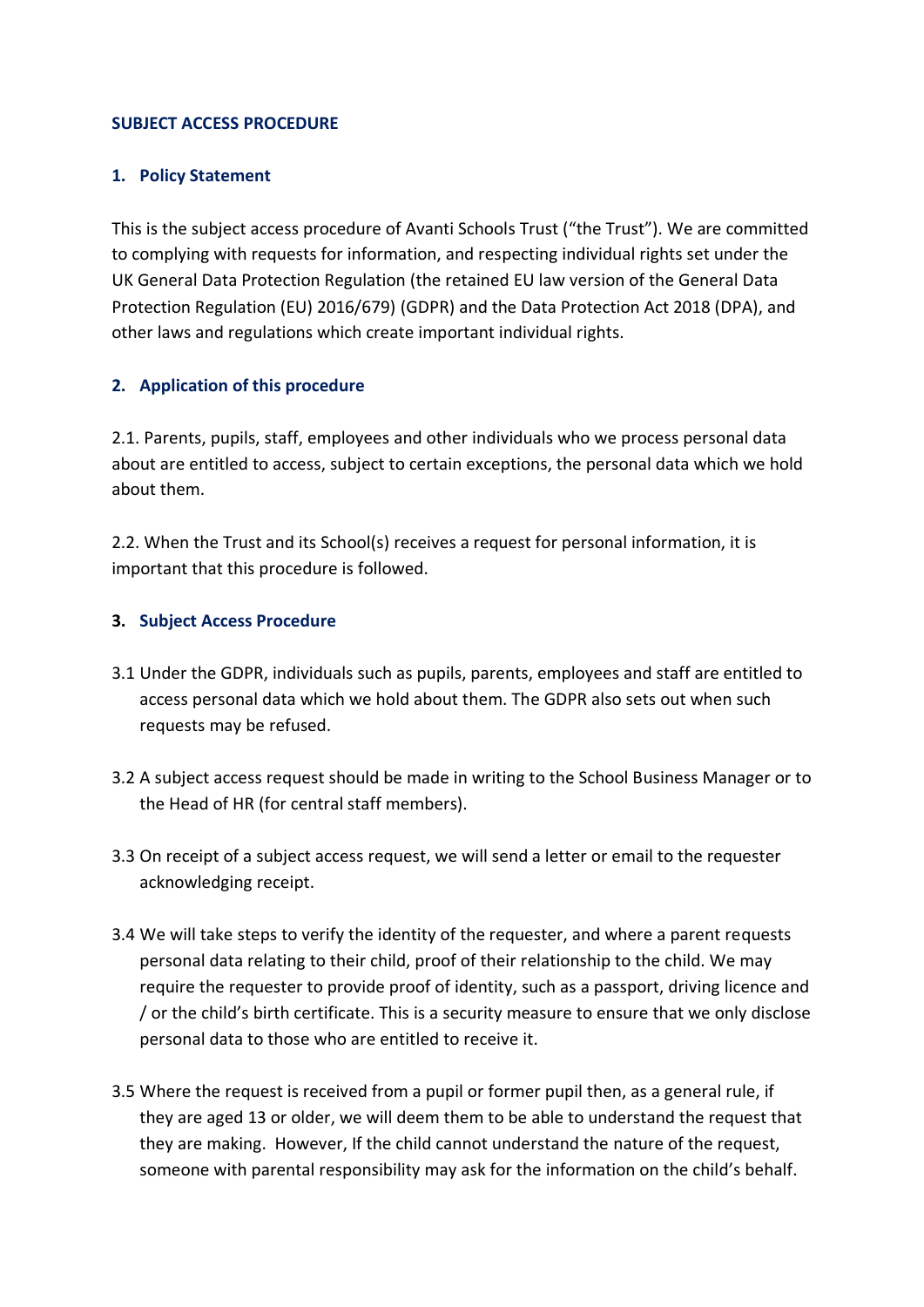All requests will be dealt with on a case-by-case basis and the DPO should be consulted where appropriate.

- <span id="page-2-1"></span>3.6 We will respond to subject access requests as soon as possible, but in any event no later than 1 month from the receipt of the request subject to paragraph [3.7.](#page-2-0)
- <span id="page-2-0"></span>3.7 If the nature of the request is complex, or there are other legitimate reasons for doing so, we may, if necessary, extend the period under paragraph [3.6](#page-2-1) for up to 2 months. If we require an extension of time of over 1 month to deal with a subject access request, we will inform the requester as soon as possible, but in any event no later than 1 month from the date that the request was made.
- 3.8 Before providing the information requested, we will review it to identify whether it contains any information relating to other individuals. Where other individuals are named, such as pupils, then we will redact this data to ensure that they are not identifiable. Generally, references to teacher names will not be redacted.
- 3.9 Where the personal data has been provided by another agency, such as the Police, Local Authority, Health Care professionals or another school we will obtain their consent first before disclosure.
- 3.10 We will not charge a fee for responding to subject access requests unless the request, in the opinion of the School, is unfounded, excessive and/or repetitive.
- 3.11 There are some exemptions to the right of access that apply in certain circumstances or to certain types of personal data. Therefore, all information must be reviewed prior to disclosure. The exemptions include the following:-
- 3.12 Personal data processed by a court and consisting of information supplied in a report or other evidence given to the court in the course of proceedings.
- 3.13 Personal data where the disclosure would be likely to cause serious harm to the physical or mental health or condition of the pupil or any other person.
- 3.14 Information as to whether the pupil is, or has been the subject of, or may be at risk of child abuse if disclosure would not be in their best interests. "Child abuse data" is personal data consisting of information as to whether the pupil is or has been the subject of, or may be at risk of, child abuse.
- 3.15 If there are concerns over the disclosure of information, then additional advice should be sought from the DPO.